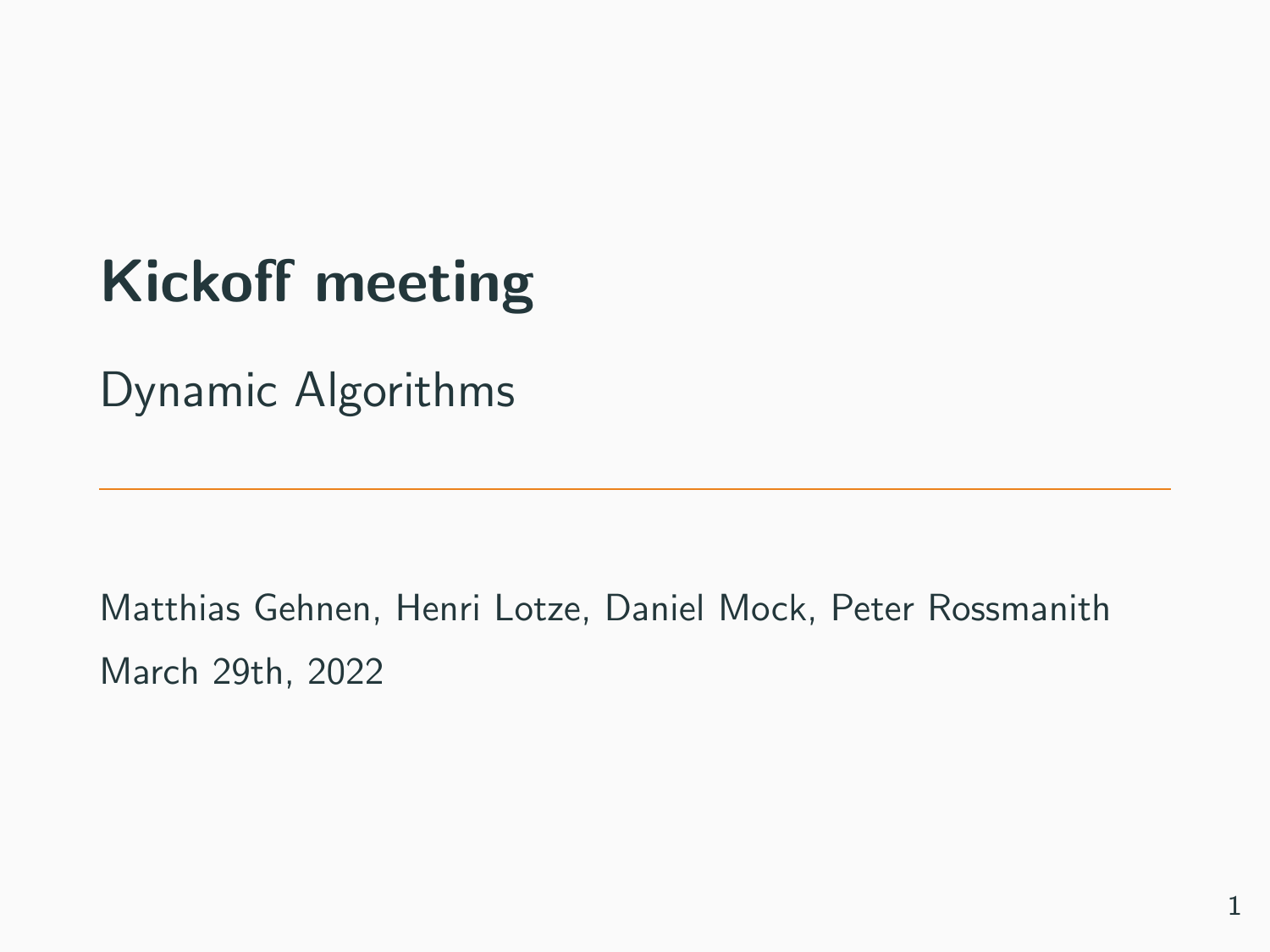## <span id="page-1-0"></span>[The topic: Dynamic Algorithms](#page-1-0)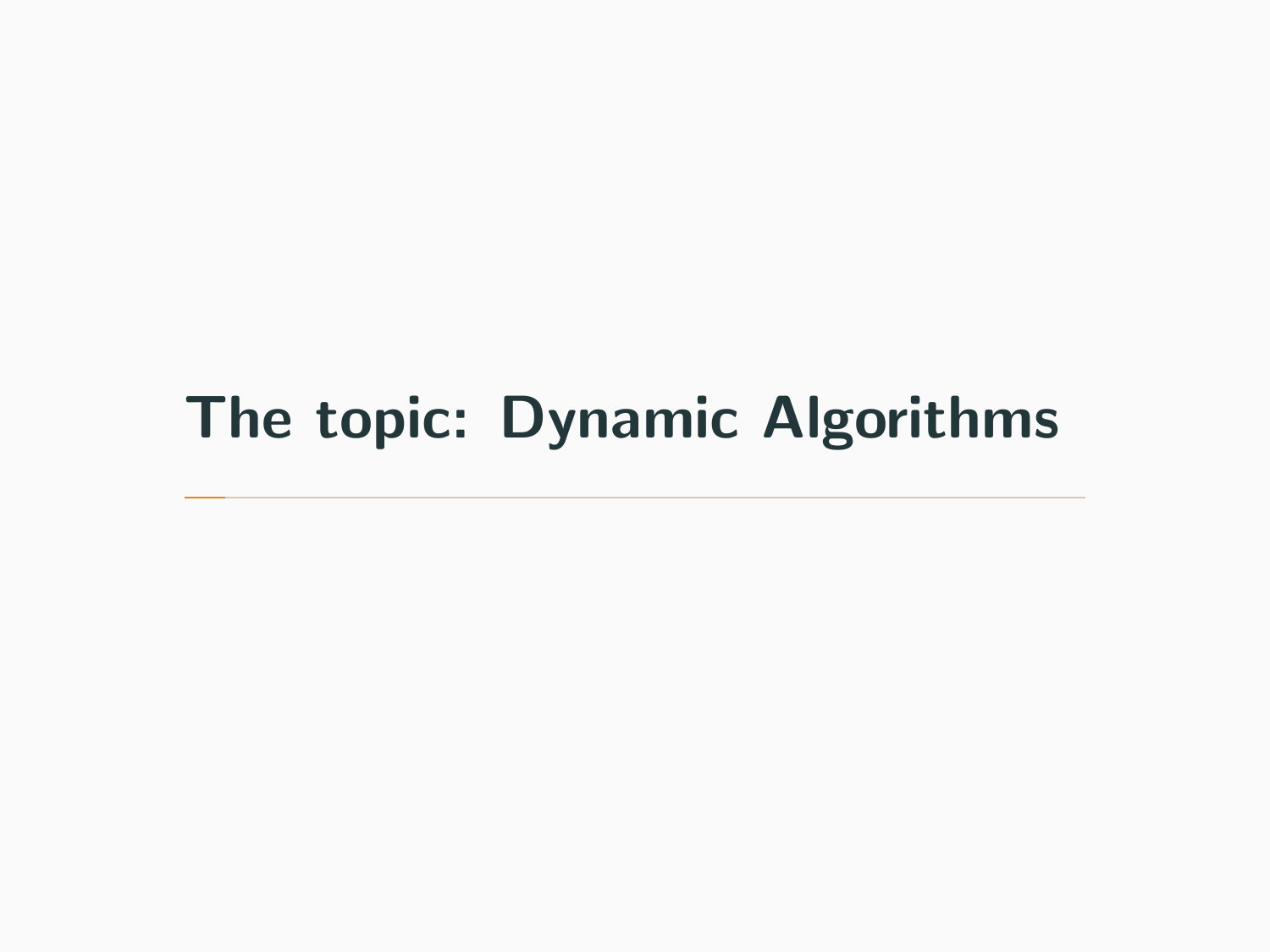Example: Dynamic *graph* algorithm

- Data struct structure supports edge insertions  $+$  deletions
- Answer queries of some kind (e.g., connectivity, shortest path)
- fully dynamized if updates take time  $O(T(|E|)/|E|)$ , where  $T$  static run time
- Query time should be fast, e.g. polylogarithmic for connectivity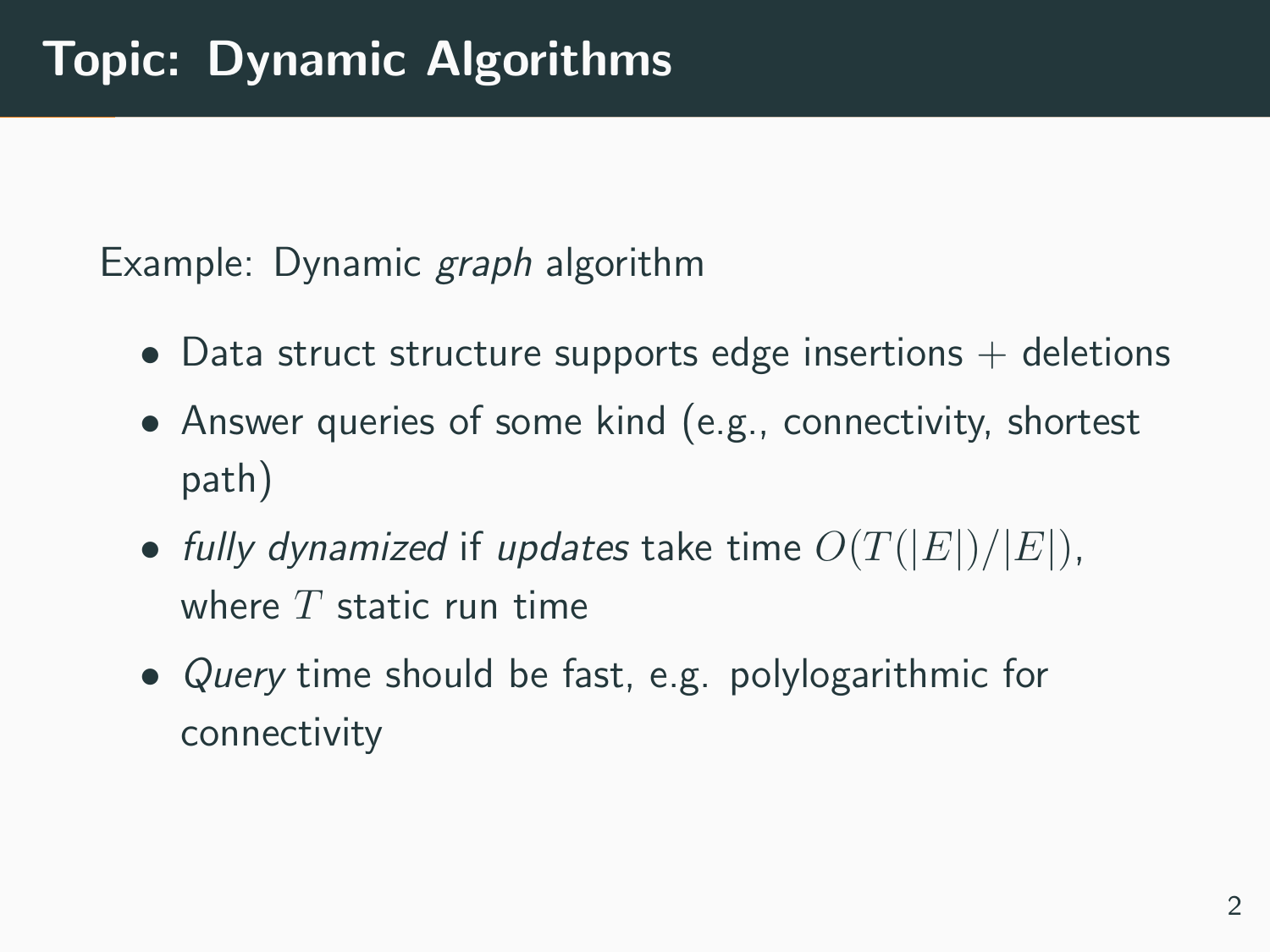### <span id="page-3-0"></span>[Organization of the Seminar](#page-3-0)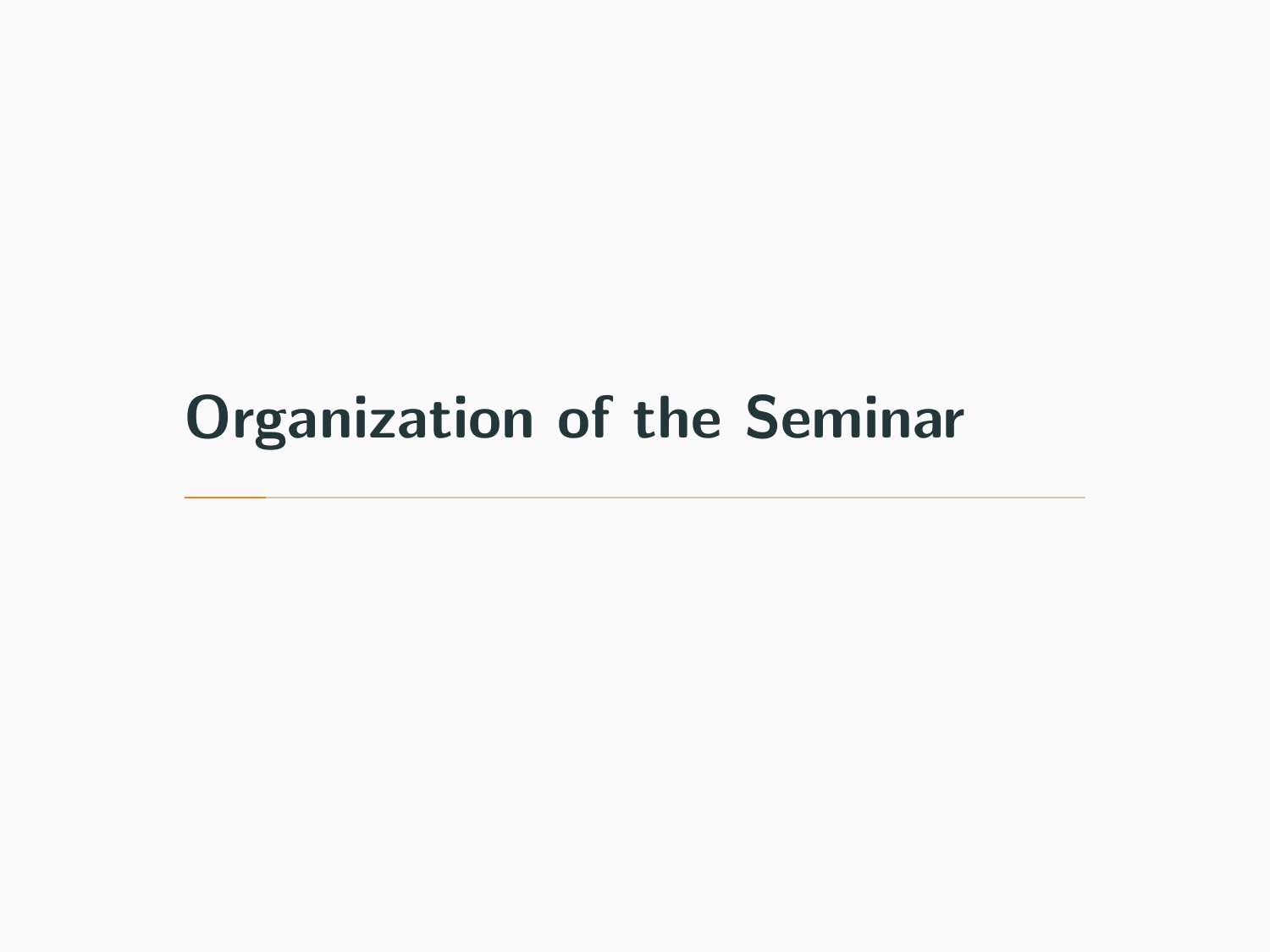#### **Outline**

- Kickoff / Questions (today)
- Topic Assignment / Questions (this week)
	- Everyone gets a topic to present (1-2 persons per topic)
	- With poll and short meeting
- Preparation phase (at least four weeks)
- Weekly Presentations (starting in May)
	- One joined or two single talks
	- 30-40 minutes talk  $+$  10-20 minutes discussion
- Essay Deadline (1st of September)
	- Summarize the main ideas, at most 8 pages, LATFX
	- Hand in via email as pdf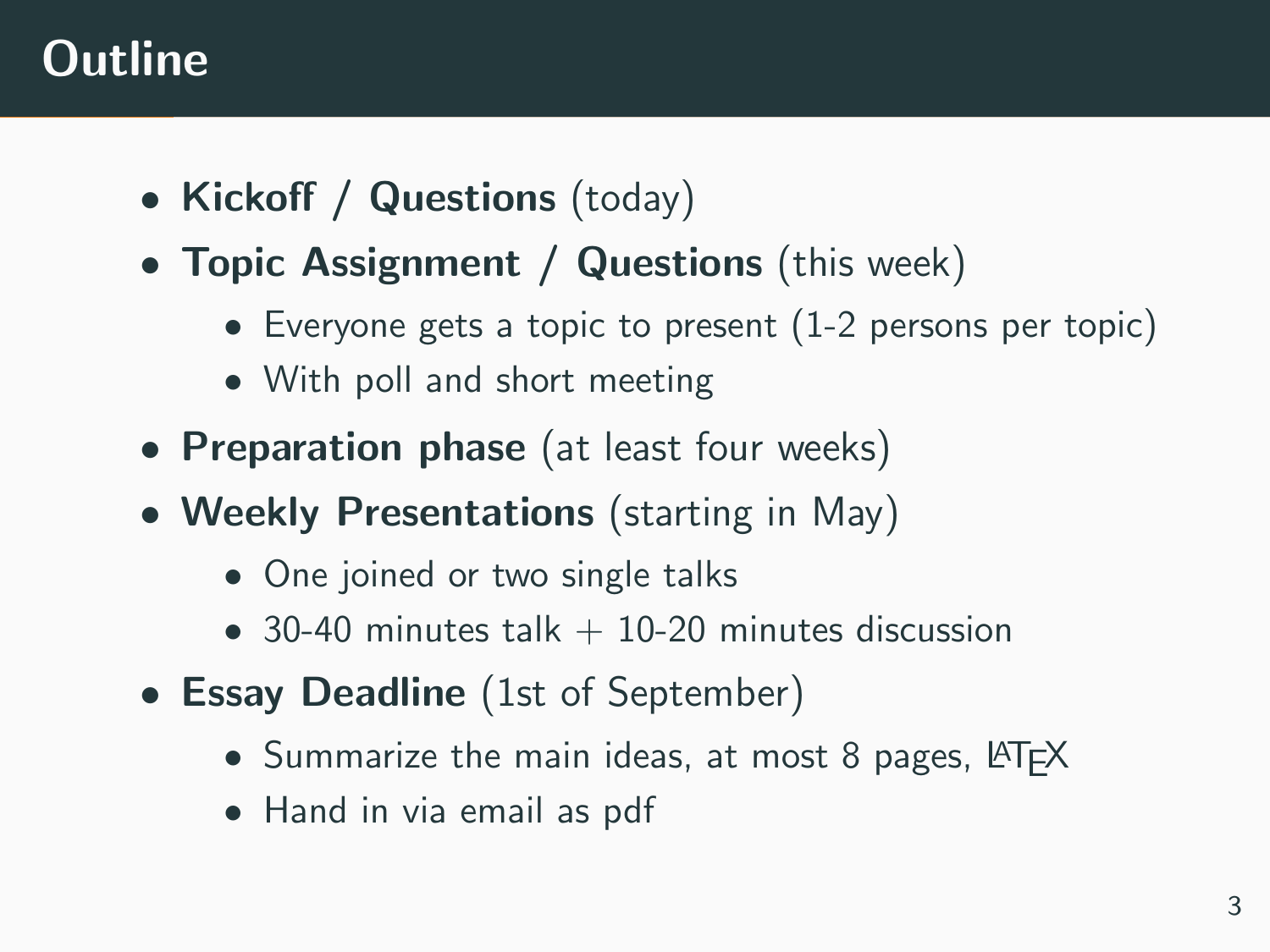If you are not presenting:

- Follow the talk closely
- Write down questions that you have about it
- Participate in the following discussion
- You may be randomly requested to ask a question to the speaker
- Give feedback to your peers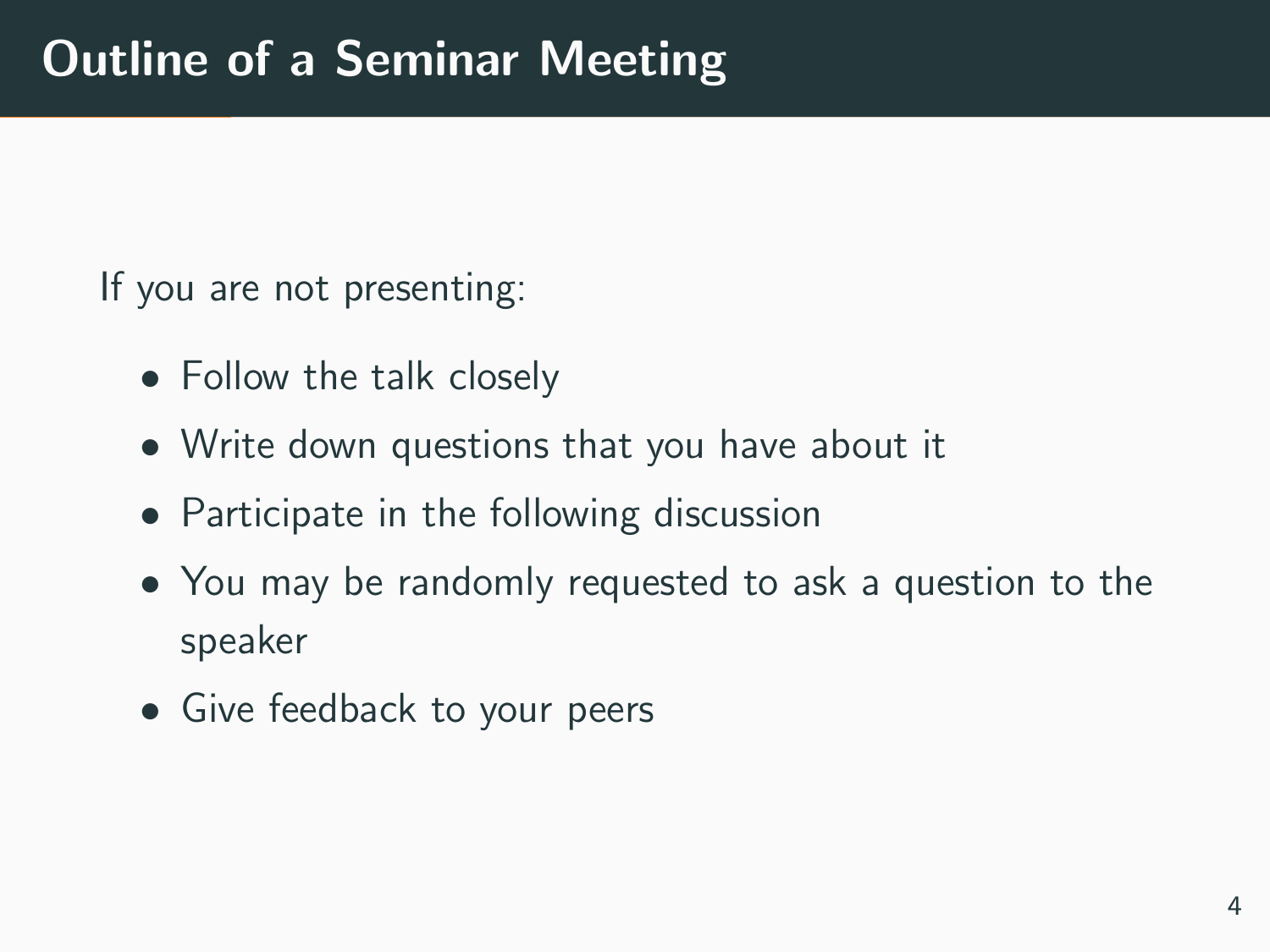If you are presenting:

- Present a selection of topics of the paper
- Focus on the main ideas, but don't be too shallow
- Stay within the time limits
- Your presentation should be understandable to the audience, especially all of your peers!
- Answer questions during the discussion round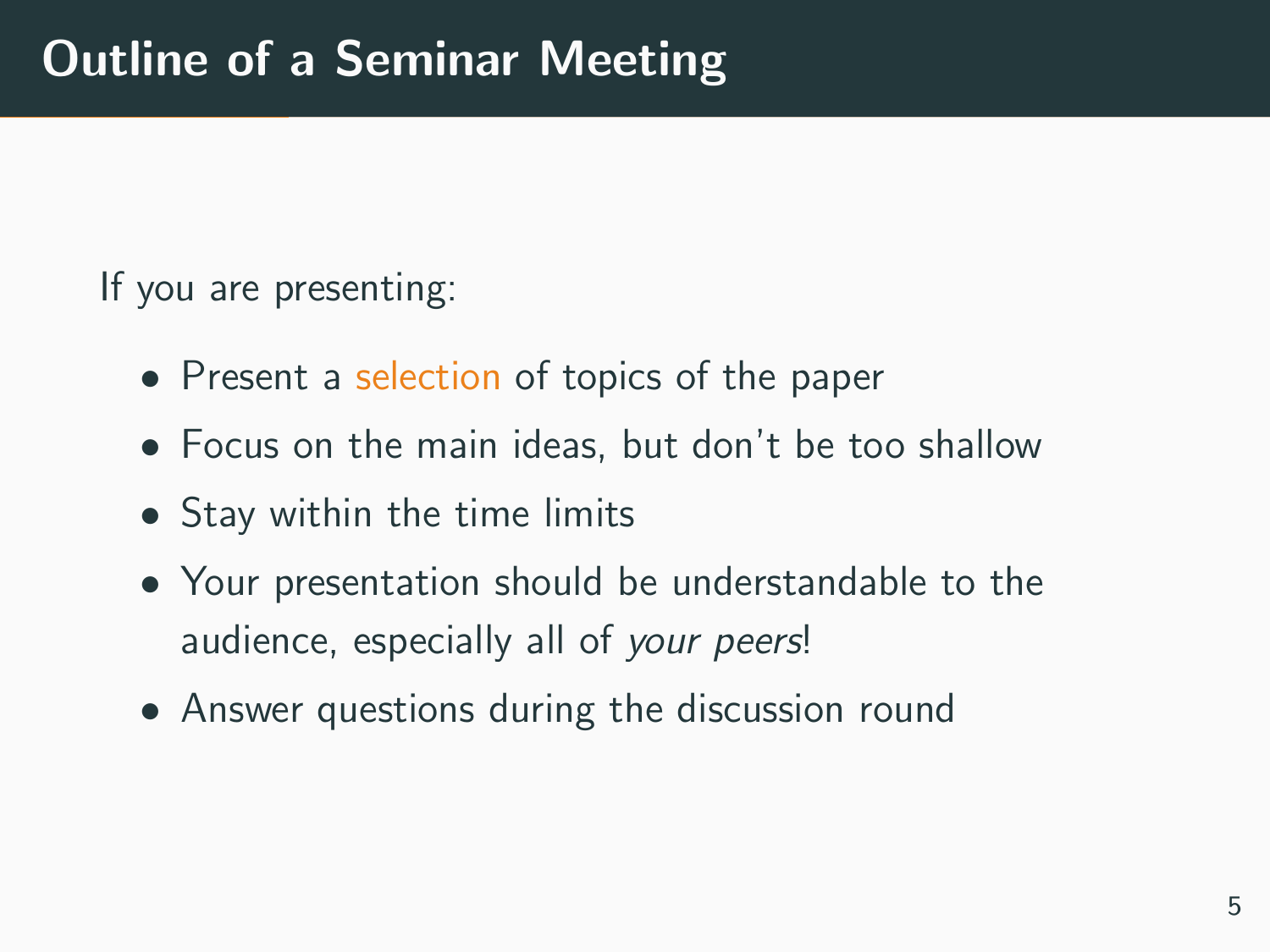If you held the previous talk

- Introduce the speaker and topic
- Moderate the discussion
- You should have a question to start the discussion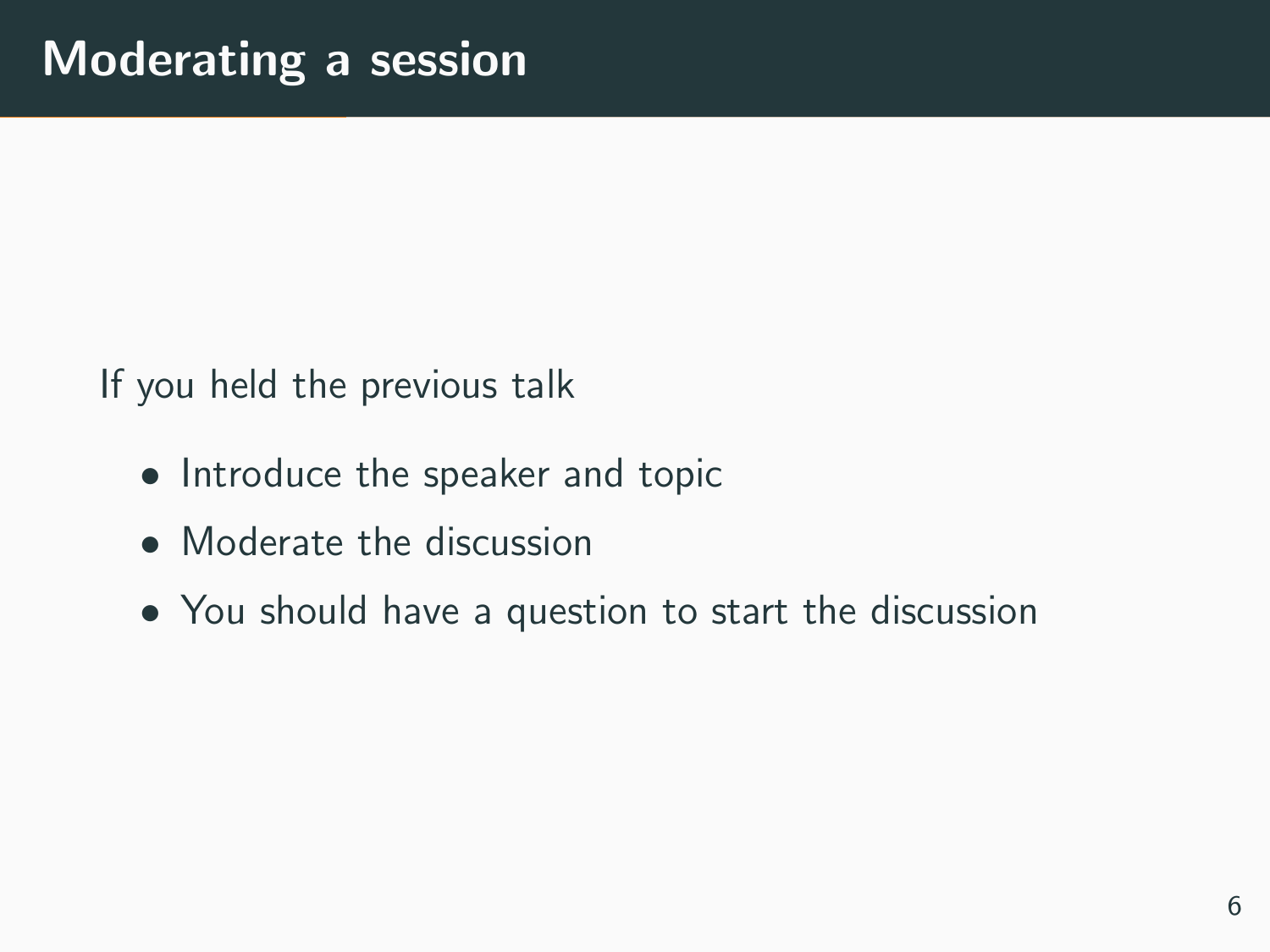#### Possible Structure of a Presentation

- Briefly introduce the topic
- Motivation: Why is it interesting? What are typical applications?
- Give necessary background knowledge. What techniques are used?
- Present the topic
- Conclude with a summary with open problems
- Encourage discussion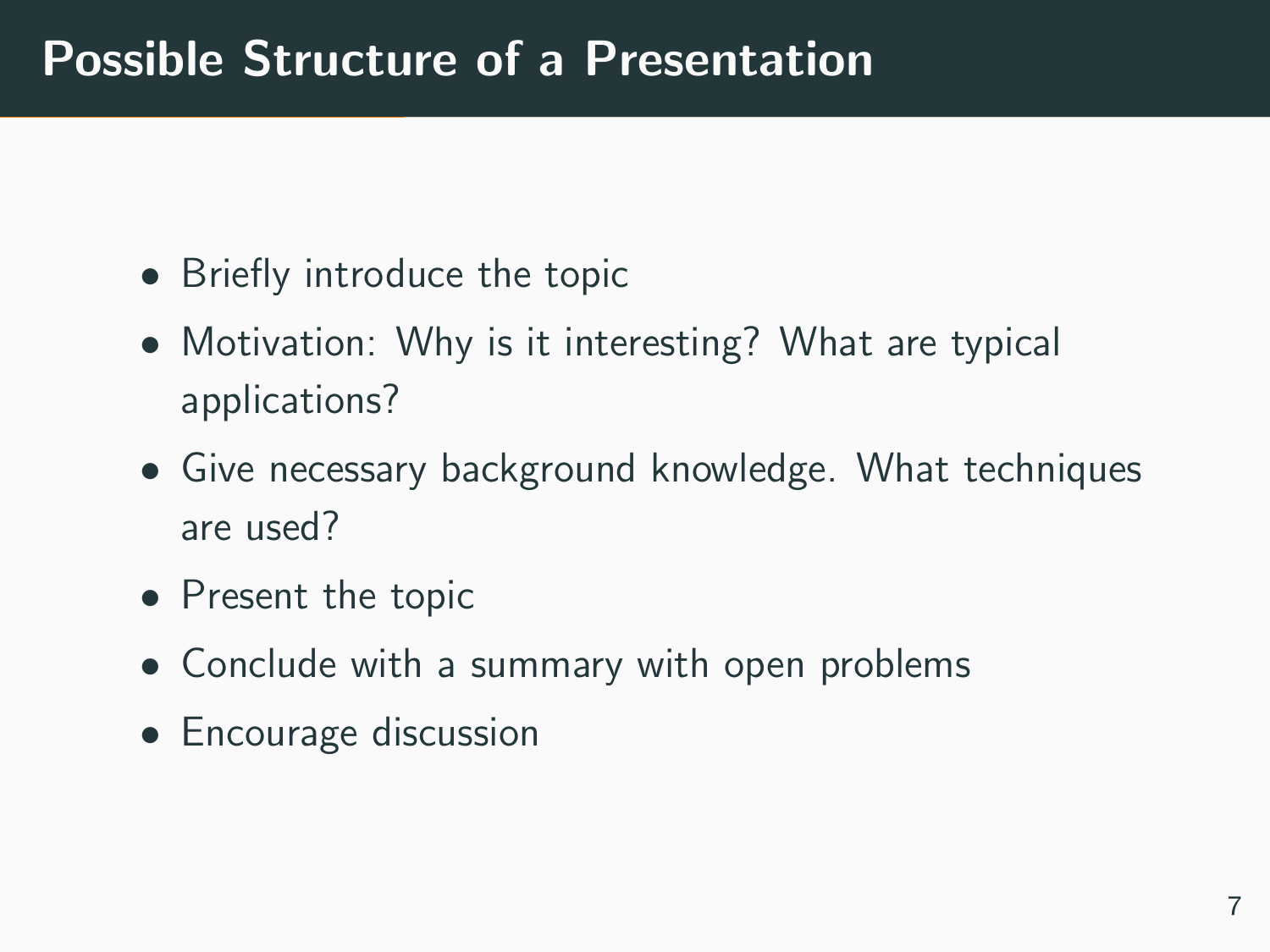Before you begin:

- Understand your topic, look at the sources
- Outline your talk. Select the topics of your focus
- Find good examples, create pictures!
- Find possible questions and open topics for discussion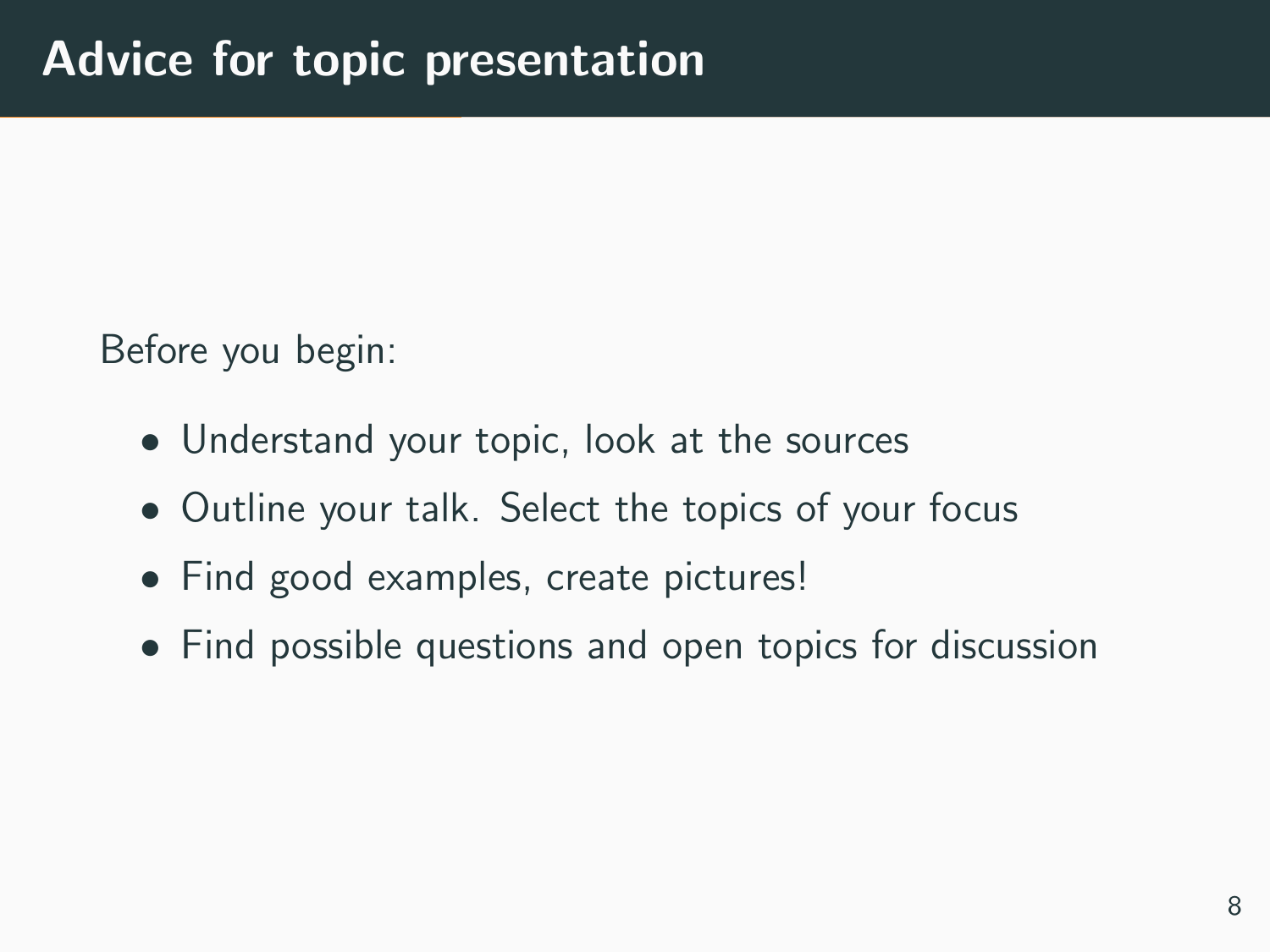When preparing the slides and presenting:

- Provide context. Make appropriate references to previous talks
- Go slowly. Do not expect everybody to understand everything immediately
- Keep the slides clean. Usually one figure is better than a wall of text
- Use simple examples to illustrate ideas. Sometimes a good example is better than presenting a proof
- Use Beamer with LAT<sub>E</sub>X
- These presenation slides are a bad role model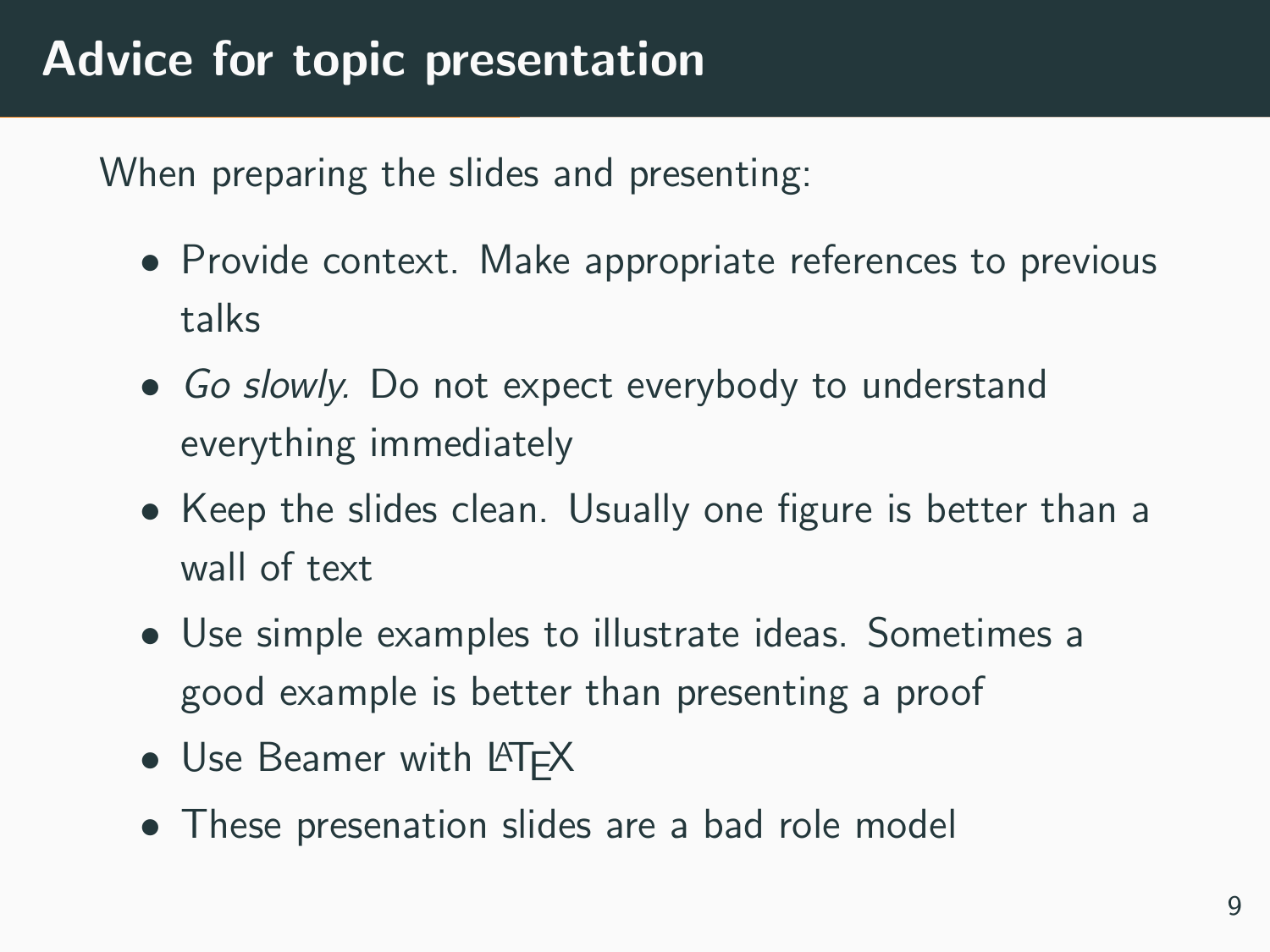- Many available, e.g., <http://ianparberry.com/pubs/speaker.pdf>
- Learning by doing!
- Learn from strengths and weaknesses of others
- Practise, practise, practise!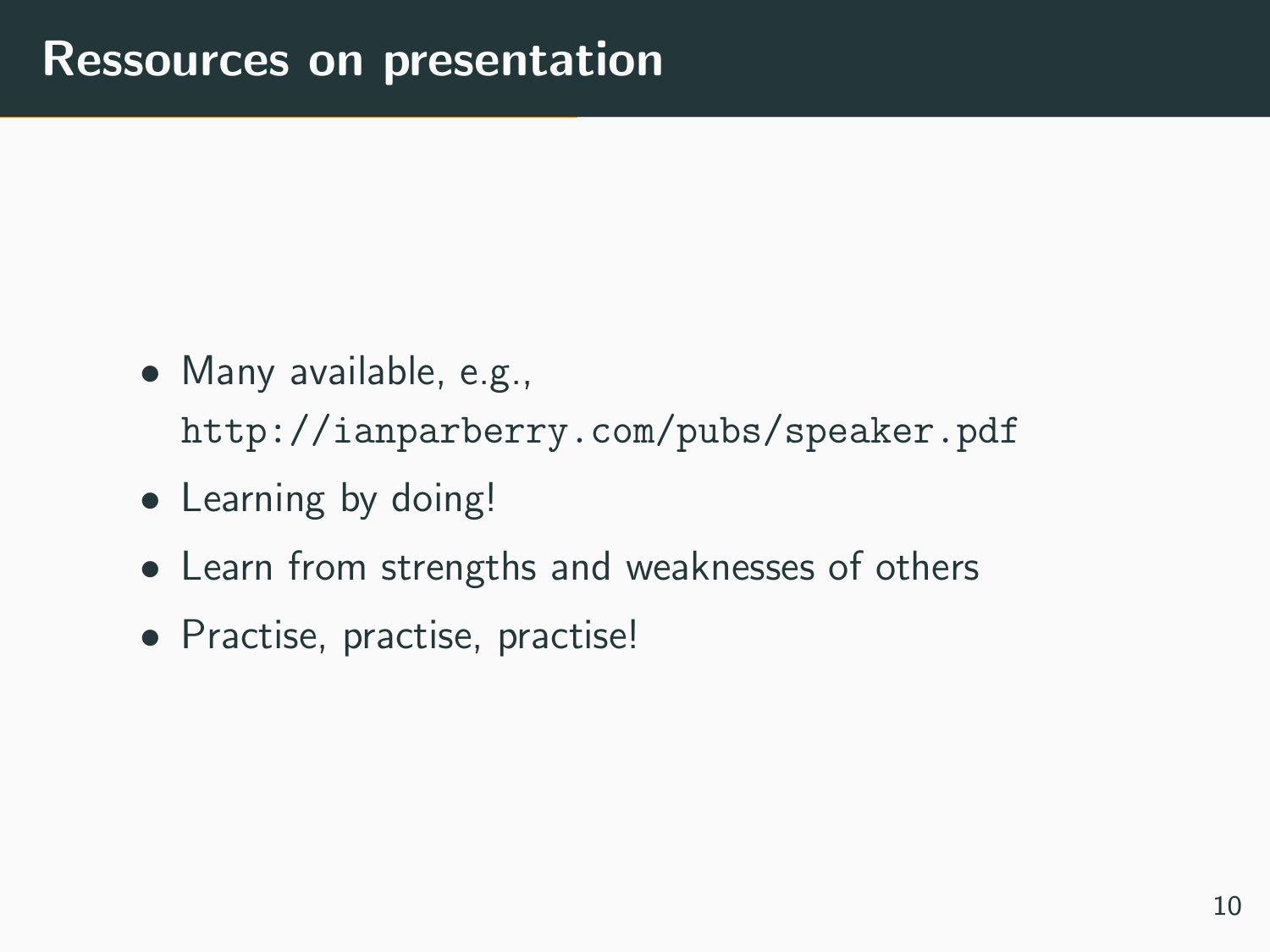

- Feel free to use the same structure as for the presentation
- **LATEX** is mandatory (tutorial: <https://www.latex-tutorial.com/tutorials/>)
- 8 pages
- Template will be available on our website
- Give appropriate references

But:

• Do not simply retell the paper!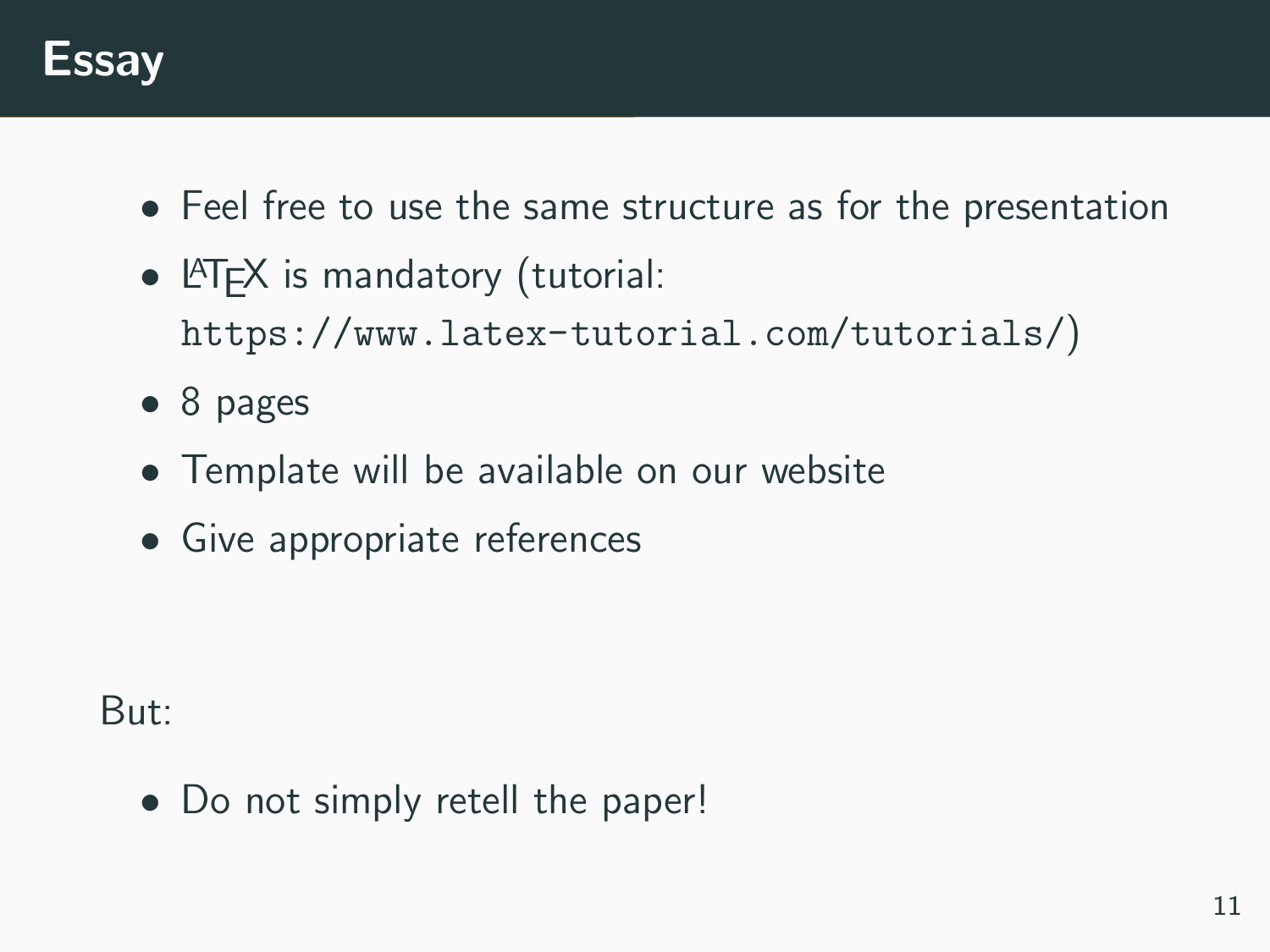- We only grade your presentation and essay
- Come to us if you have problems
- You can deregister within the first three weeks without a failing grades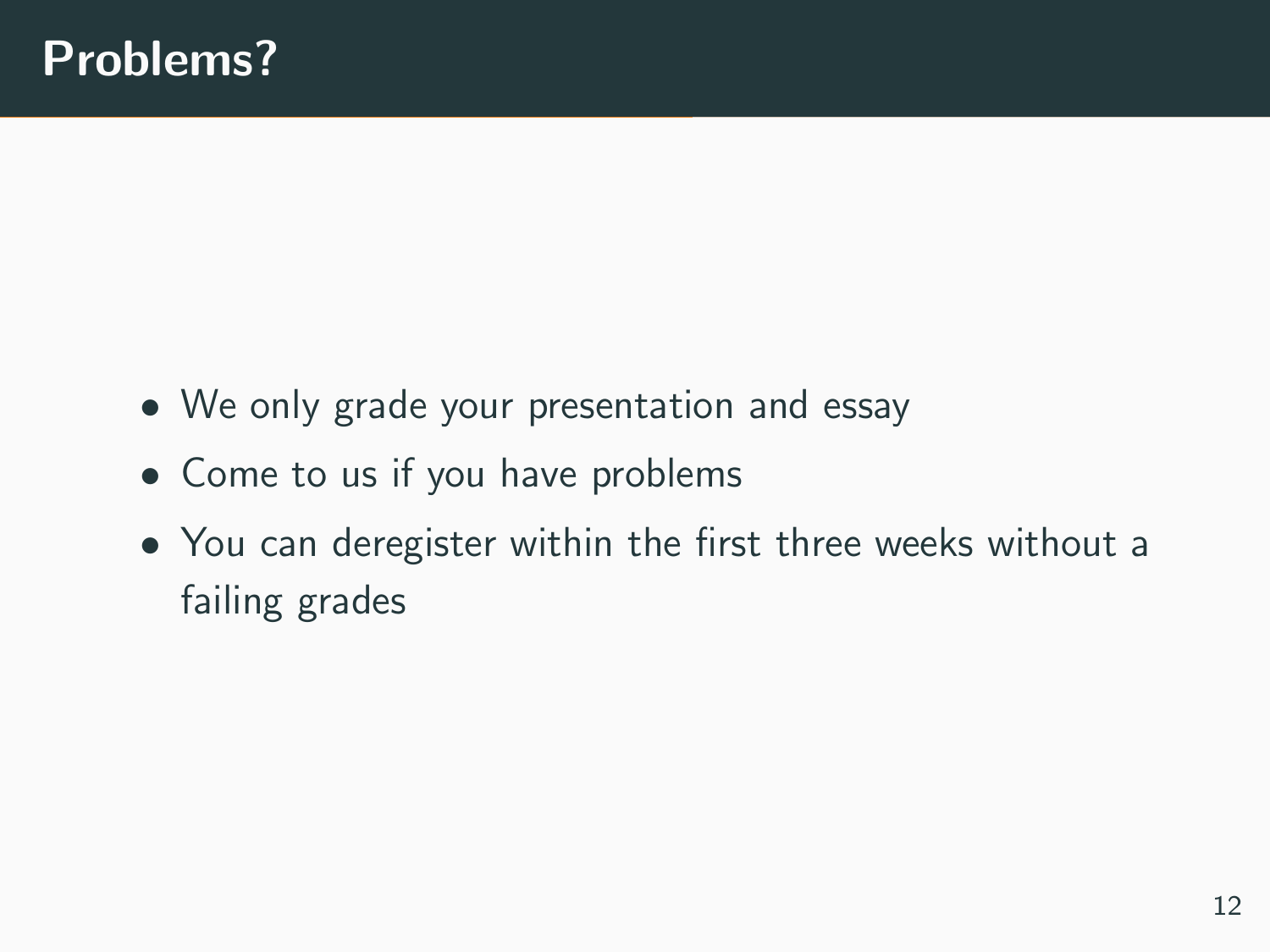- Some talks are for 2 person
- Divide the topic appropriately
- Bad idea: One person deals only with the easy part
- Joint essay: up to 16 pages (or up to 2x 8 pages)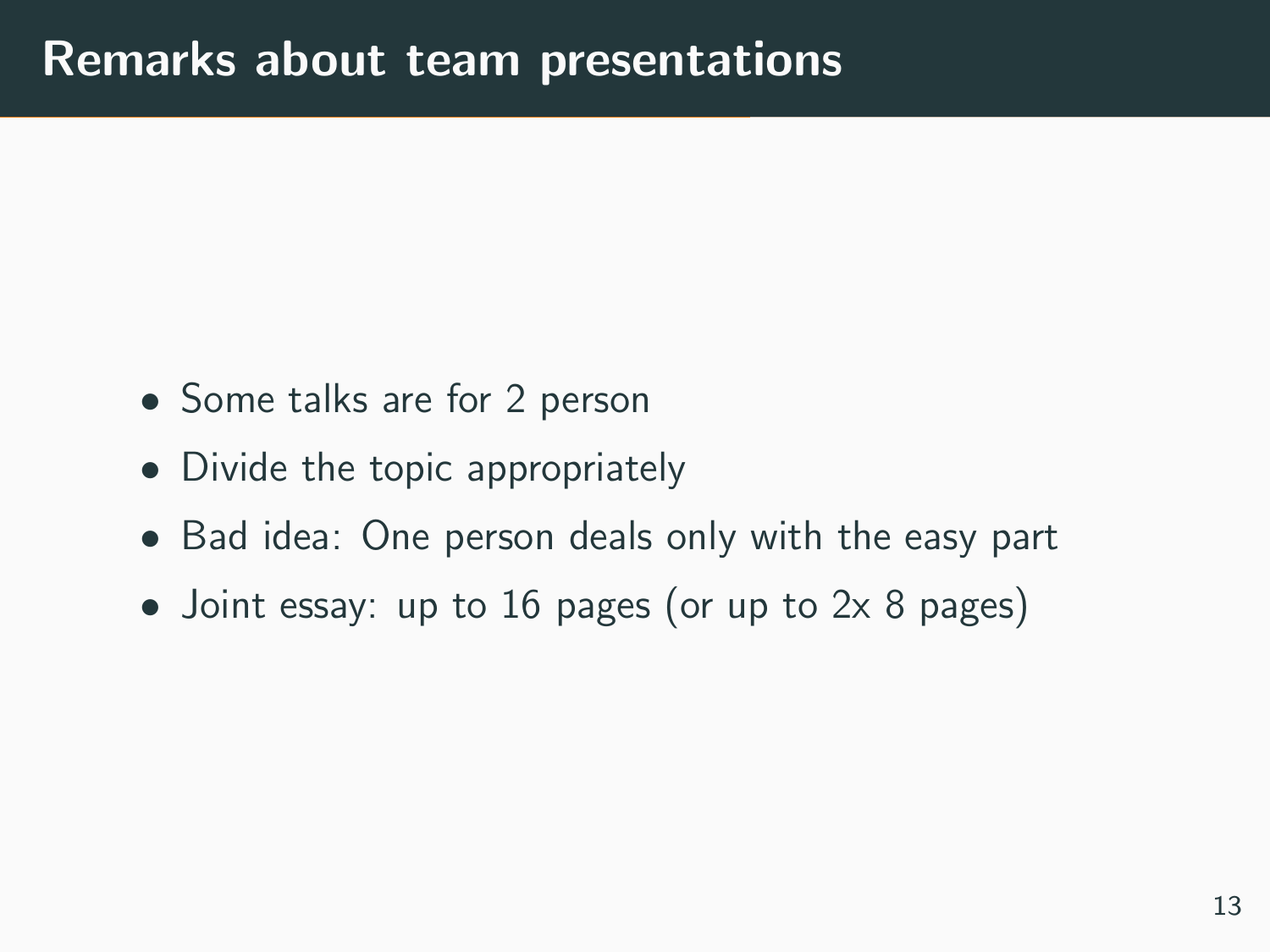### Discussion Group?

Telegram, WhatsApp, . . .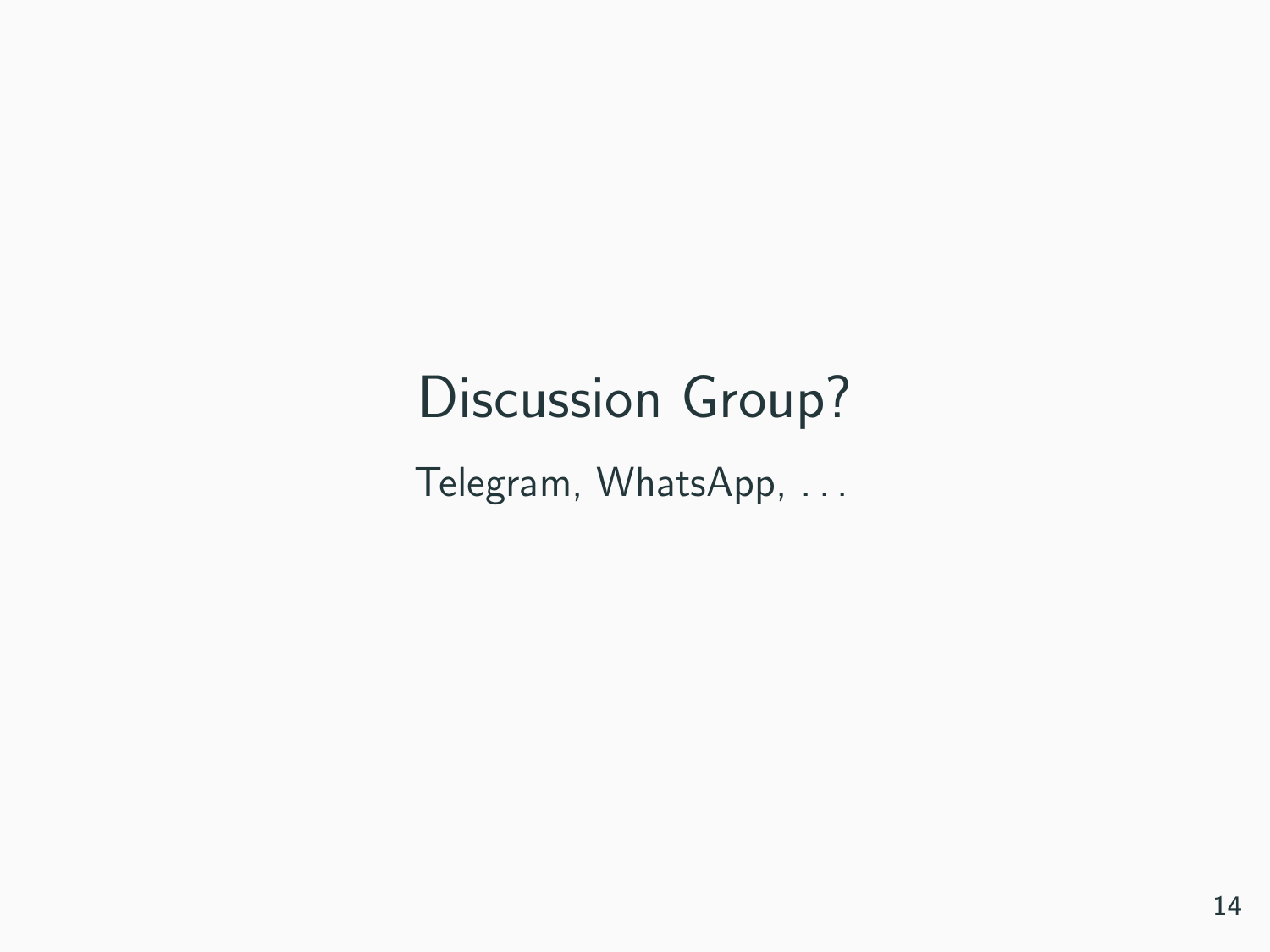# <span id="page-16-0"></span>[The Topics](#page-16-0)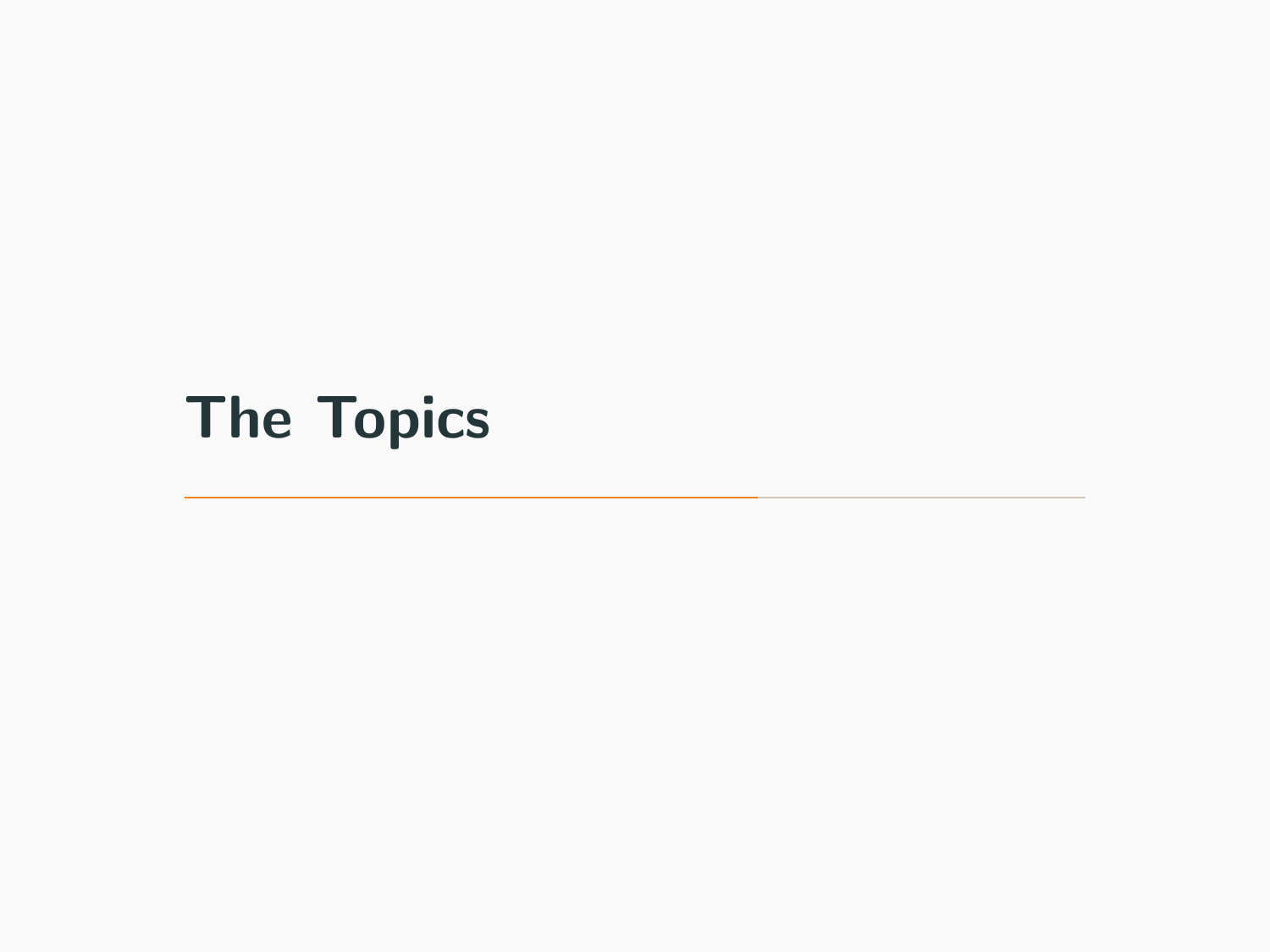- We give you a starting point for research
- You have to find good sources
- Select your own main points you want to cover
- May be older/newer results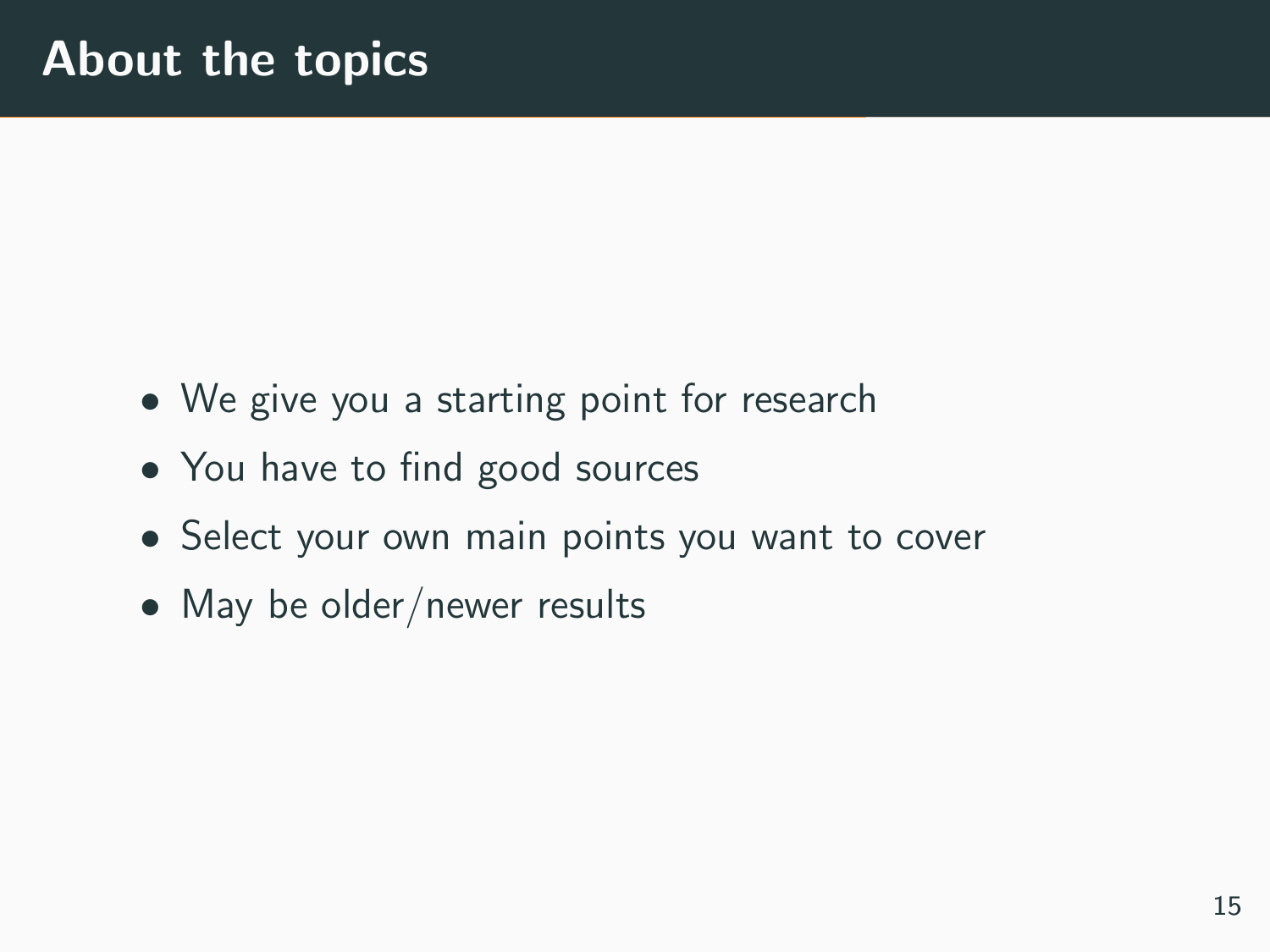Starting point: Survey by Hanauer et al. [??](#page-0-0)

- 1. Connectivity on undirected graphs:
- 2. Connectivity etc. on directed graphs
- 3. Minimum weight spanning tree
- 4. Cycle Detection  $+$  Topological Ordering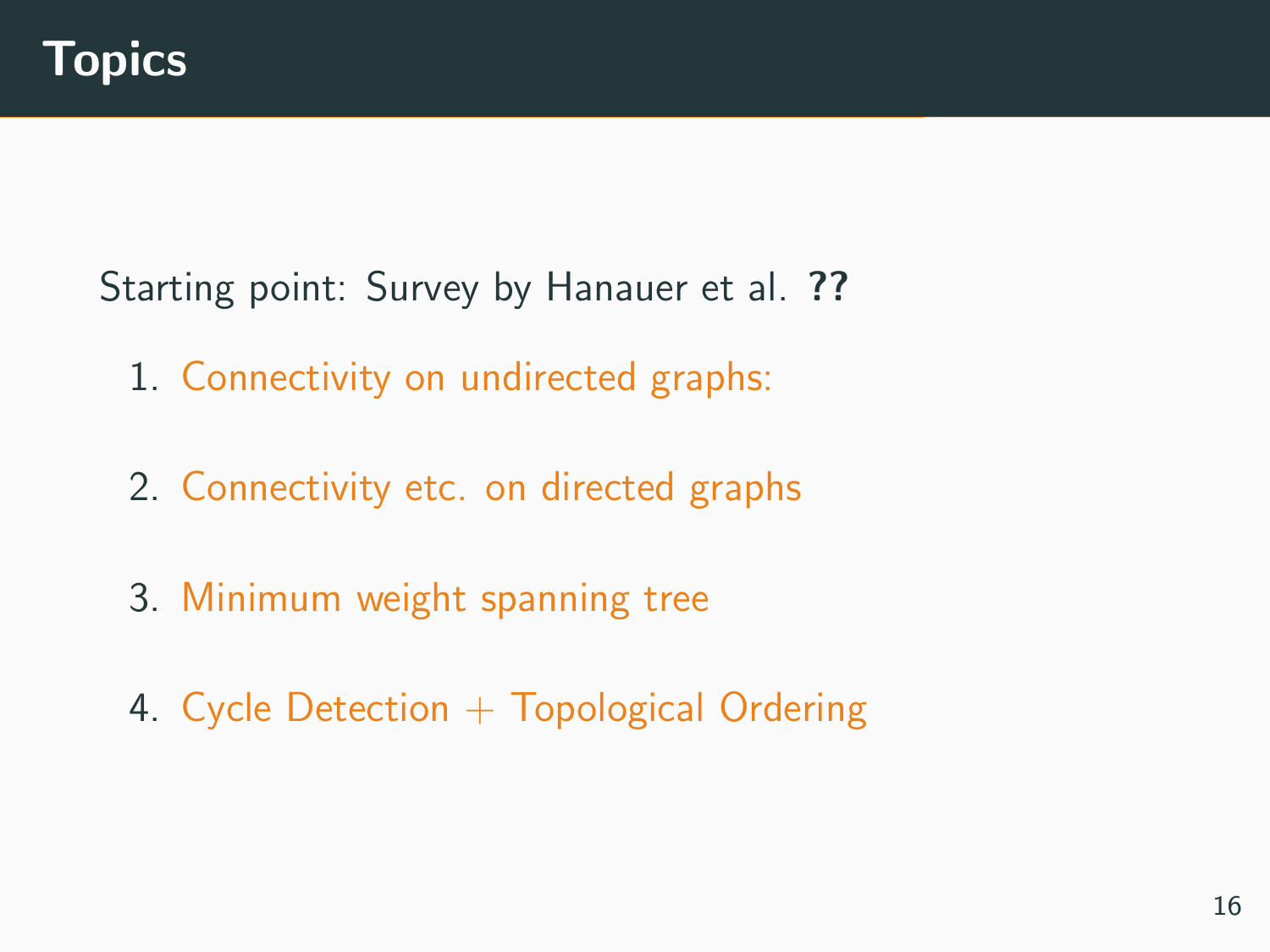- 5. Matching (2 persons)
- 6. k-core
- 7. Motif counting (2 persons)
- 8. Diameter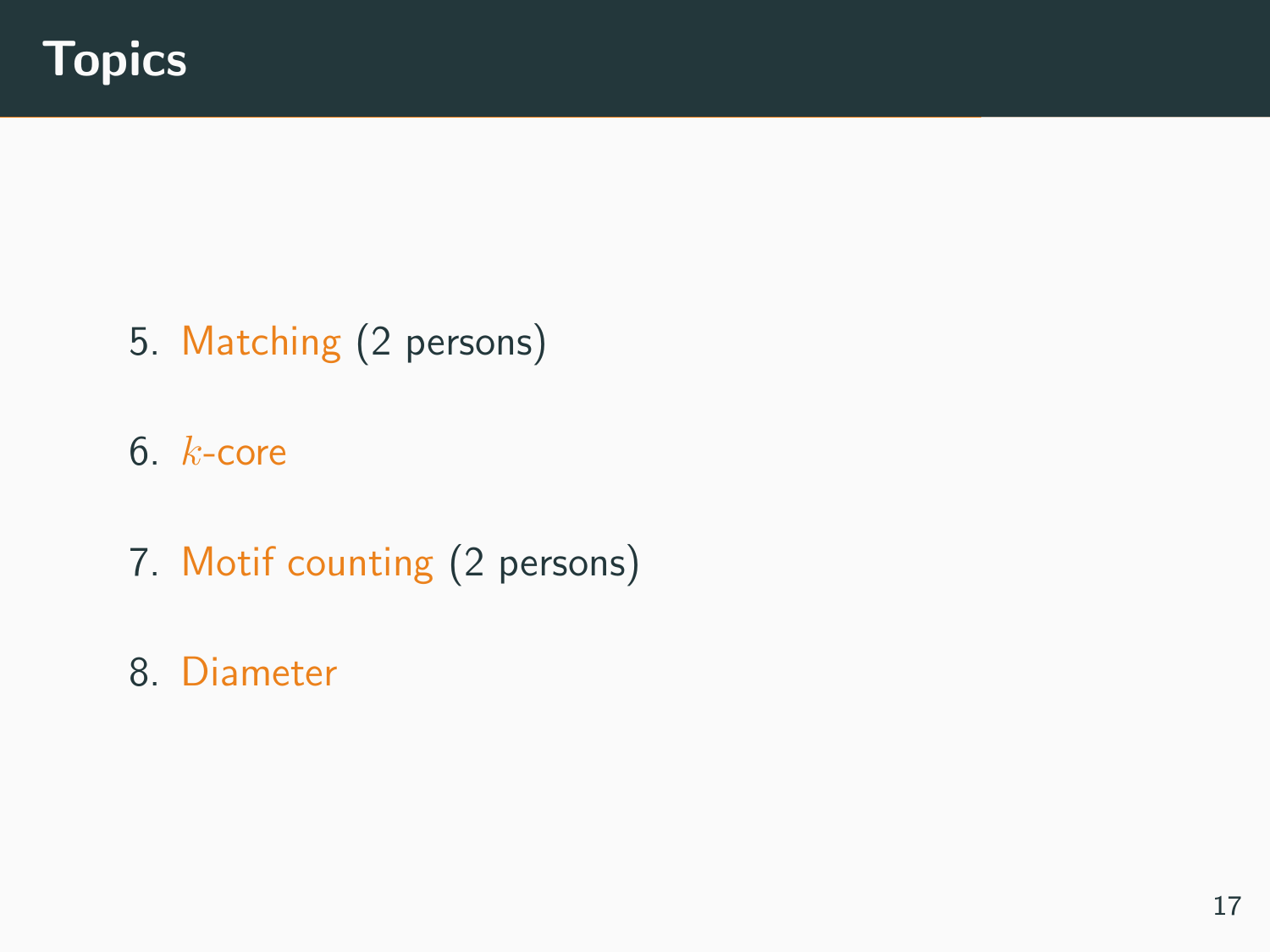- 9. Shortest Path (2 persons)
- 10. Min flow / max cut (2 persons)
- 11. Libraries for dyn. graphs More practically oriented. Should contain a demonstration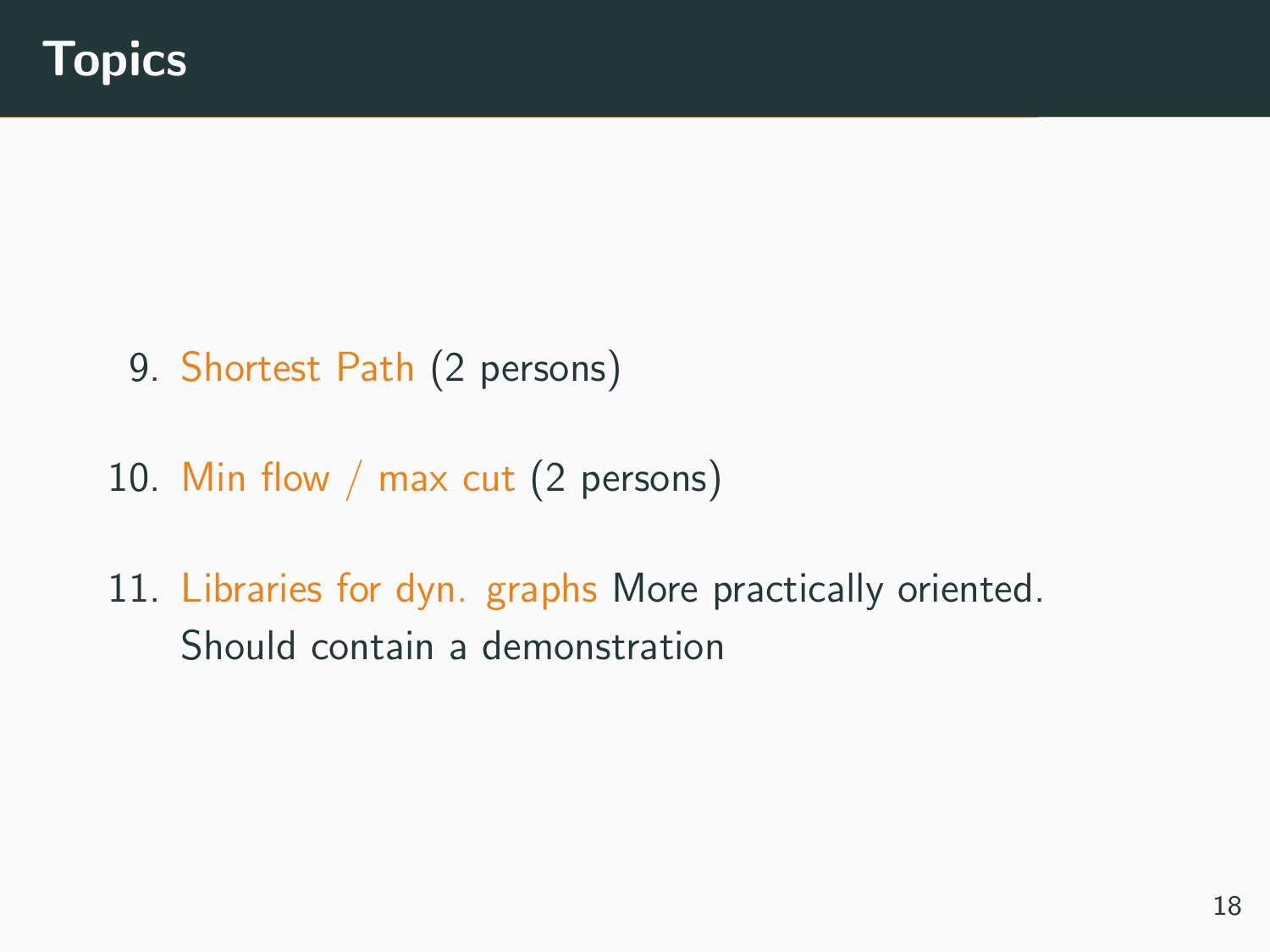- 13. Reoptimzation of Steiner trees Paper [\[2\]](#page-24-0)
- 14. On the Approximability of TSP on Local Modifications of Optimally Solved Instances Paper [\[1\]](#page-24-1)
- 15. Fully Dynamic Algorithms for Knapsack Problems with Polylogarithmic Update Time Paper [\[3\]](#page-25-0)
- 16. FULLY DYNAMIC ALGORITHMS FOR BIN PACKING: BEING (MOSTLY) MYOPIC HELPS Paper [\[4\]](#page-25-1)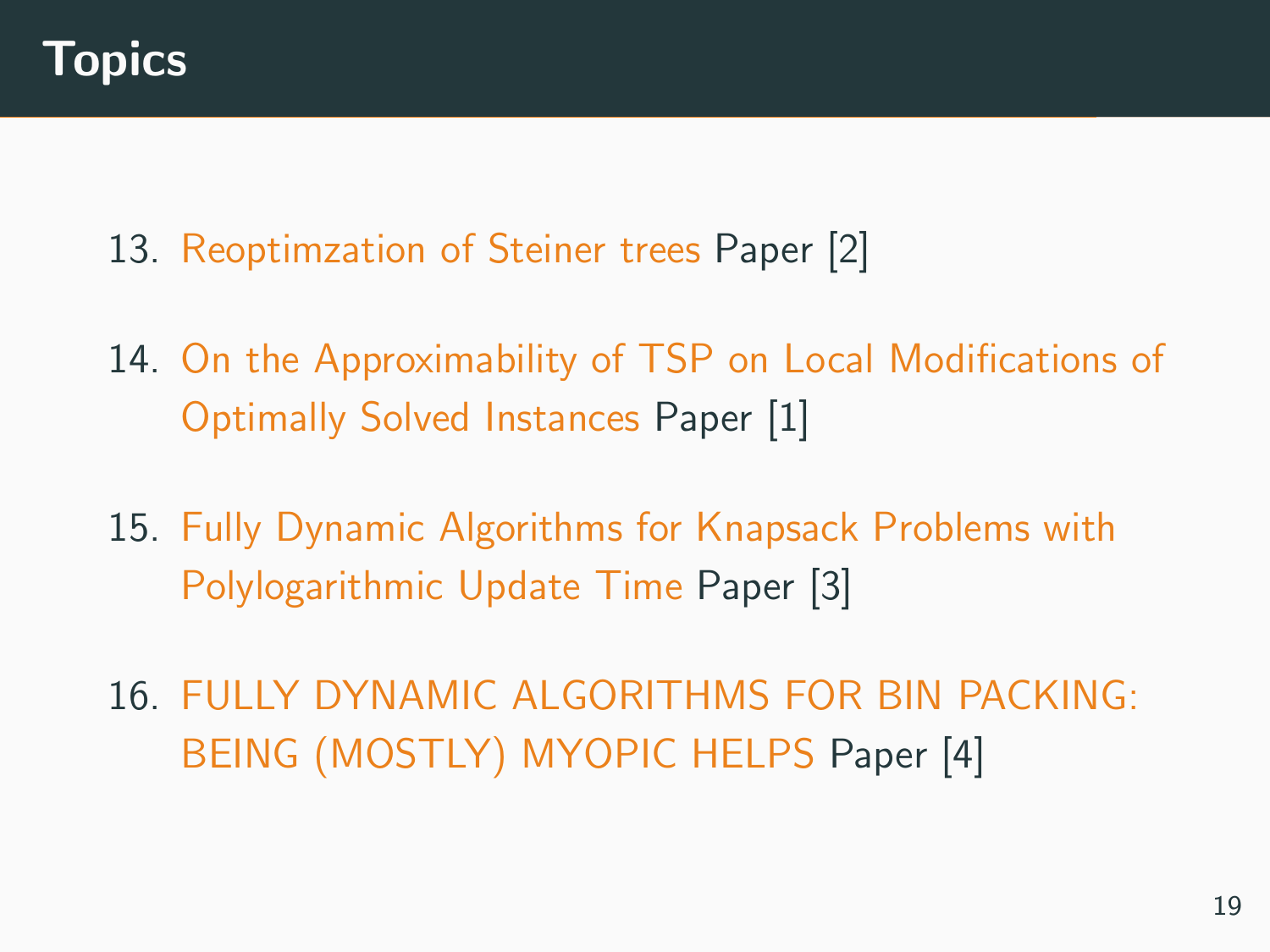# <span id="page-22-0"></span>[Find Date for Regular Meeting](#page-22-0)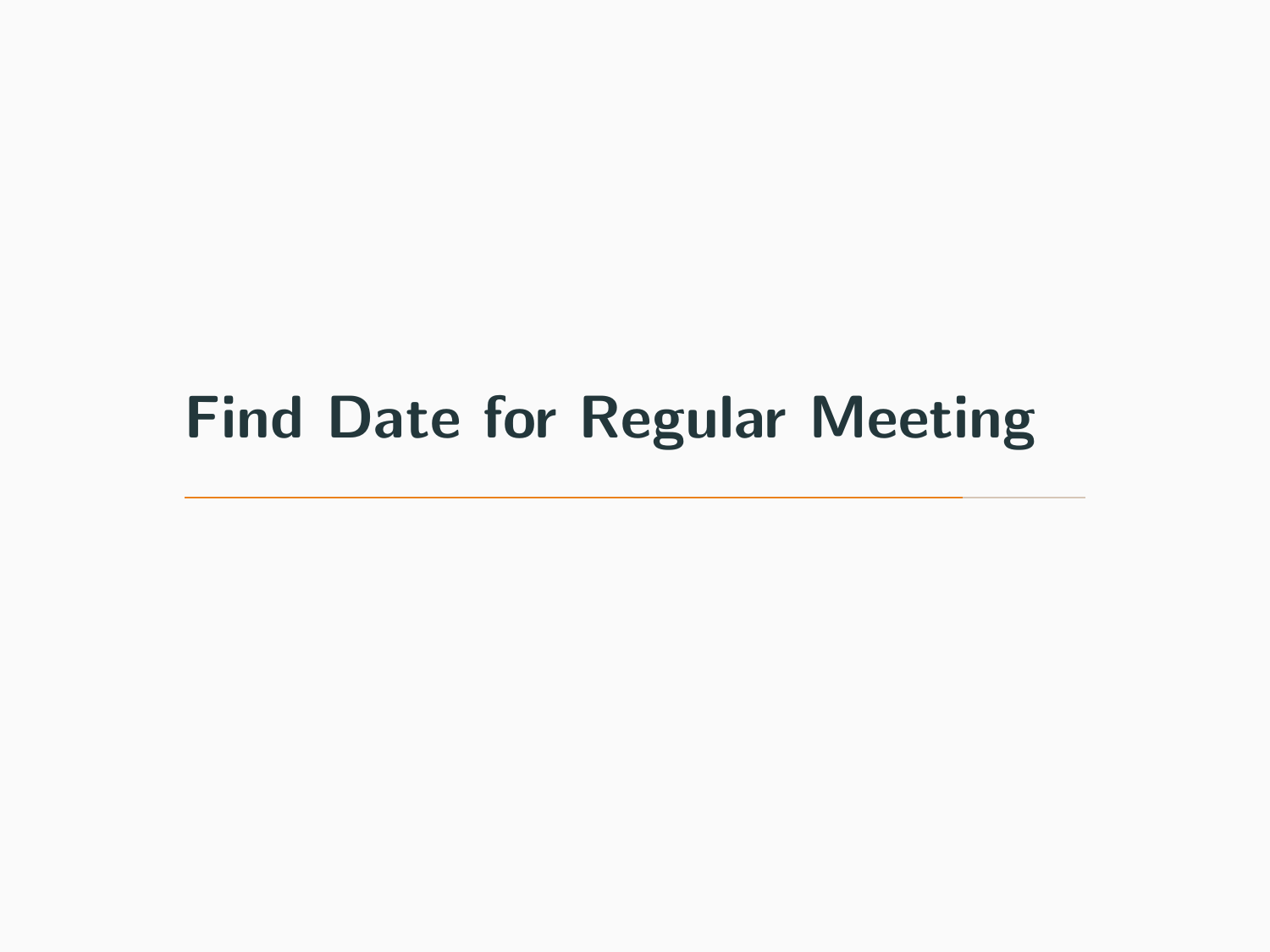- Monday 14:30
- Tuesday 10:30, 12:30, 14:30
- Thursday 10:30, 12:30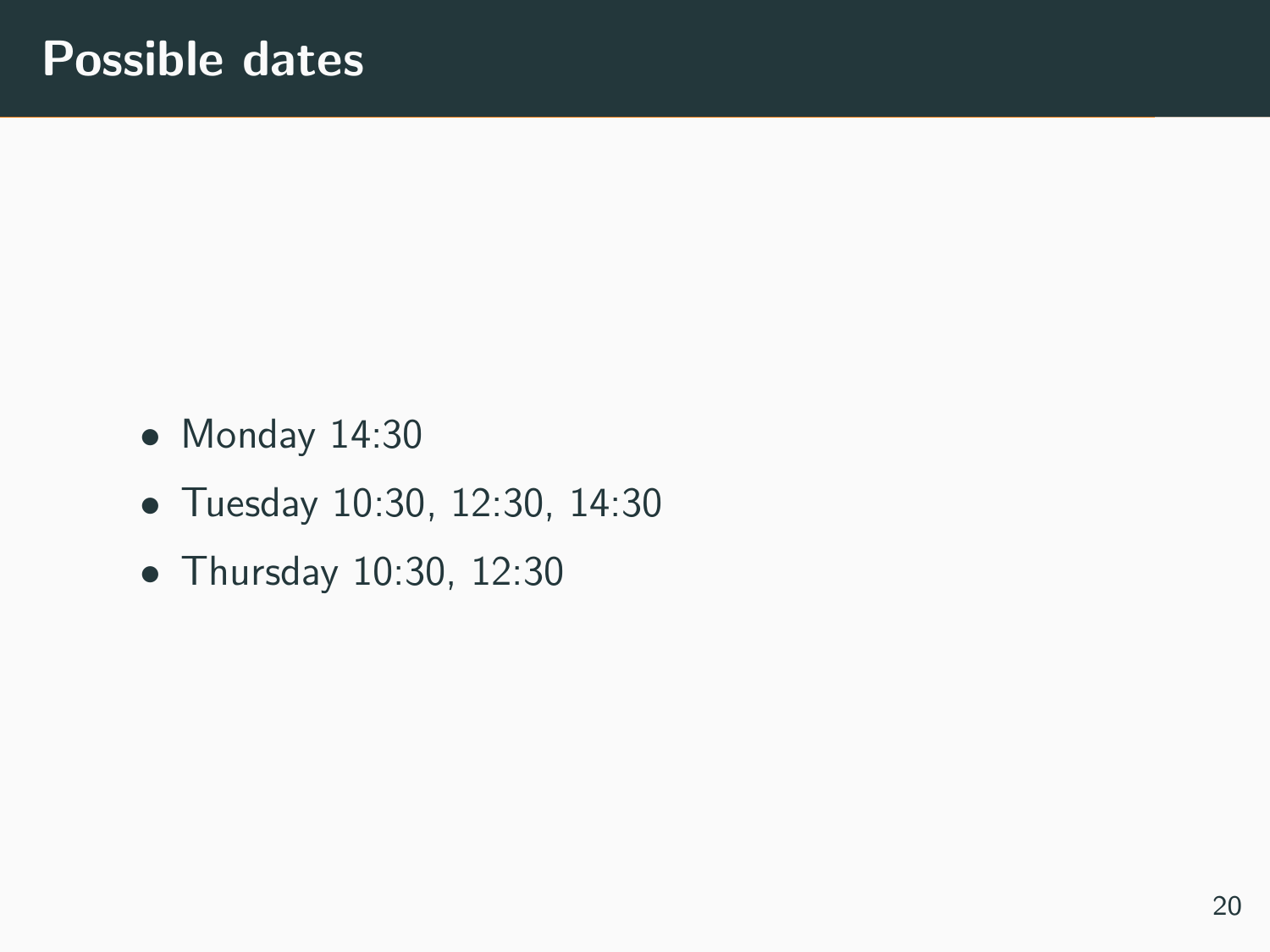<span id="page-24-2"></span>[References](#page-24-2)

- <span id="page-24-1"></span>[1] Hans-Joachim Böckenhauer, Luca Forlizzi, Juraj Hromkovic, Joachim Kneis, Joachim Kupke, Guido Proietti, and Peter Widmayer. On the approximability of TSP on local modifications of optimally solved instances. Algorithmic Oper. Res., 2(2):83–93, 2007.
- <span id="page-24-0"></span>[2] Hans-Joachim Böckenhauer, Juraj Hromkovic, Richard Královic, Tobias Mömke, and Peter Rossmanith. Reoptimization of steiner trees: Changing the terminal set. Theor. Comput. Sci., 410(36):3428–3435, 2009.